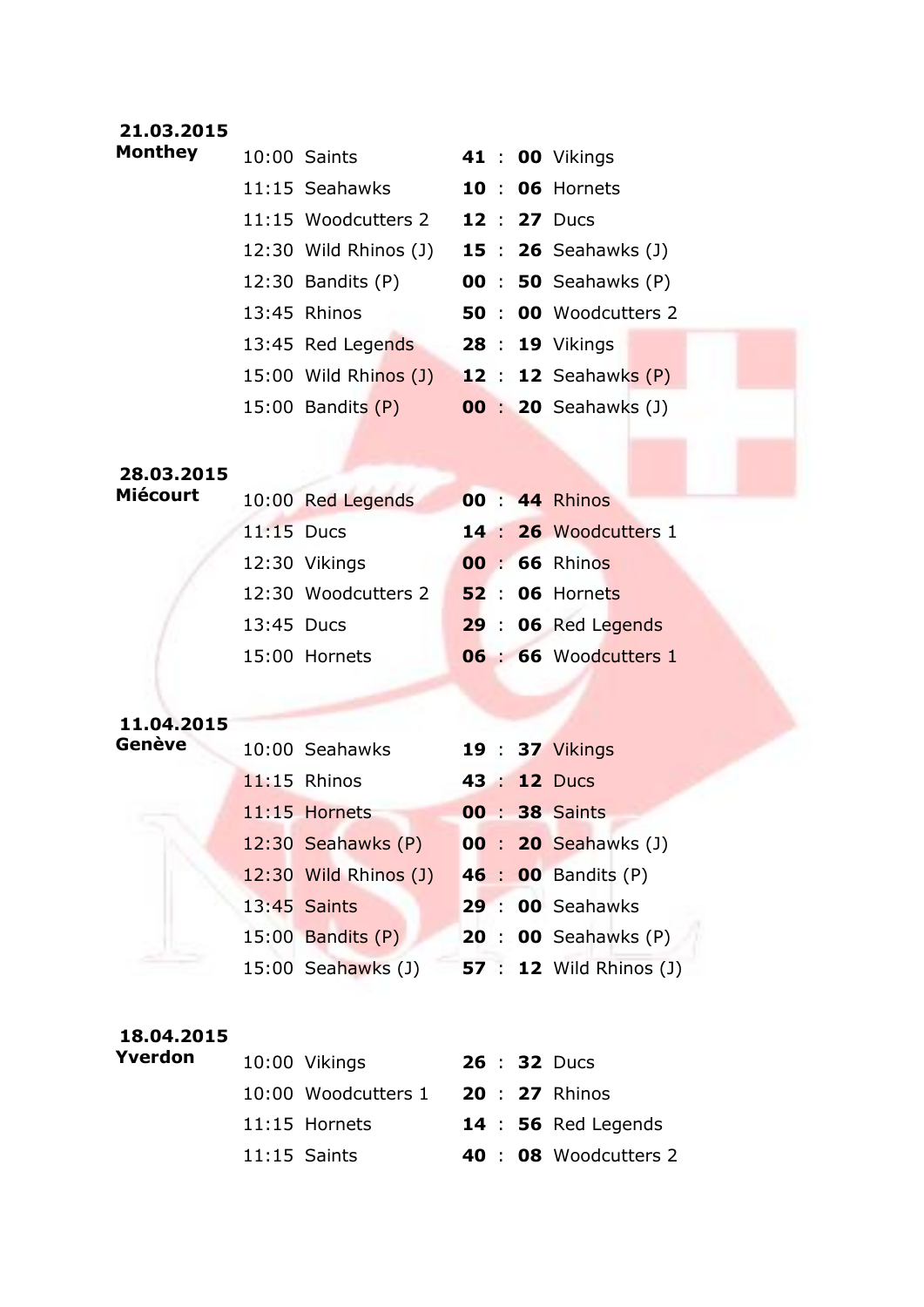|                      | 12:30 Seahawks                             |  | 26 : 34 Woodcutters 1          |
|----------------------|--------------------------------------------|--|--------------------------------|
|                      | 13:45 Ducs                                 |  | <b>49 : 39 Saints</b>          |
|                      | 13:45 Vikings                              |  | <b>32 : 30 Hornets</b>         |
|                      | 15:00 Woodcutters 2 12: 28 Red Legends     |  |                                |
|                      | 15:00 Rhinos                               |  | 64 : 07 Seahawks               |
|                      |                                            |  |                                |
| 25.04.2015<br>Genève |                                            |  |                                |
|                      | 10:00 Woodcutters 1 54 : 52 Vikings        |  |                                |
|                      | 10:00 Woodcutters 2 47 : 21 Seahawks       |  |                                |
|                      | 11:15 Red Legends                          |  | <b>19 : 37 Saints</b>          |
|                      | $11:15$ Rhinos                             |  | <b>84 : 00 Hornets</b>         |
|                      | 12:30 Seahawks $(P)$ 69 : 06 Bandits $(P)$ |  |                                |
|                      | 12:30 Wild Rhinos (J) 06 : 40 Seahawks (J) |  |                                |
|                      | 13:45 Woodcutters 1                        |  | <b>50 : 44 Saints</b>          |
|                      | 15:00 Seahawks (P) 21 : 48 Seahawks (J)    |  |                                |
|                      | $15:00$ Bandits $(P)$                      |  | <b>00 : 44 Wild Rhinos (J)</b> |
|                      |                                            |  |                                |
| 09.05.2015           |                                            |  |                                |
| <b>Sierre</b>        | 10:00 Saints                               |  | <b>06 : 13 Rhinos</b>          |

| 09.05.2015 |  |  |
|------------|--|--|

|  | 10:00 Saints        |  | <b>06 : 13 Rhinos</b>          |
|--|---------------------|--|--------------------------------|
|  | 10:00 Woodcutters 1 |  | 42 : 12 Woodcutters 2          |
|  | 11:15 Hornets       |  | $06 : 65$ Ducs                 |
|  | $11:15$ Seahawks    |  | 09 : 17 Red Legends            |
|  | 12:30 Woodcutters 2 |  | <b>18 : 27 Vikings</b>         |
|  | 12:30 Bandits (P)   |  | <b>00 : 20 Seahawks (P)</b>    |
|  | 13:45 Seahawks      |  | $13:43$ Ducs                   |
|  | 13:45 Red Legends   |  | 14 : 26 Woodcutters 1          |
|  | 15:00 Seahawks (J)  |  | <b>25 : 19</b> Wild Rhinos (J) |

| 16.05.2015     |                     |  |                       |
|----------------|---------------------|--|-----------------------|
| Monthey        | 09:15 Rhinos        |  | <b>26 : 13 Saints</b> |
| Play off       | 09:15 Woodcutters 1 |  | $26 : 36$ Ducs        |
| <b>Finales</b> | $10:45$ Saints      |  | 14 : 18 Woodcutters 1 |
|                | 12:00 Rhinos        |  | <b>20 : 00 Ducs</b>   |